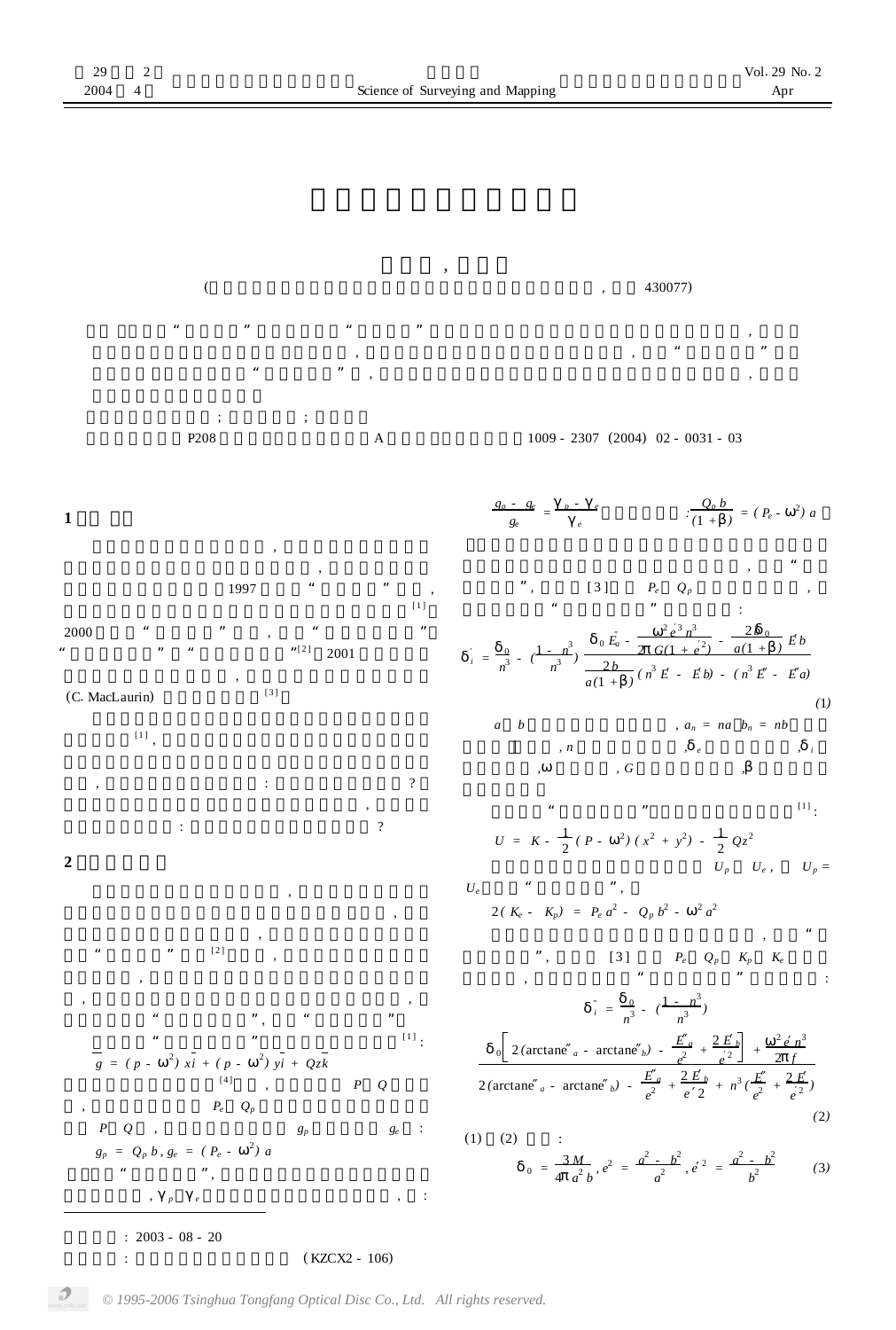$$
E = e - \arctan e, E = \arctan e - \frac{e}{1 + e^2}
$$
 (4)

$$
E_b = e_b - \arctan e_b, E_a = \arctan e_a - \frac{e_a}{1 + e_a^2} \quad (5)
$$

$$
e_a = \frac{nb}{\sqrt{n^2 b^2 + c_a}}, e_b = \frac{nb}{\sqrt{n^2 b^2 + c_b}}
$$
 (6)

$$
c_a = \frac{1}{2} \int \sqrt{(n^2 a^2 + n^2 b^2 - a^2)^2 + 4n^2 a^2 b^2 (1 - n^2)}
$$
  
 
$$
= (n^2 a^2 + n^2 b^2 - a^2) \int (7)
$$
  
\n
$$
c_b = \frac{1}{2} \int \sqrt{(n^2 a^2 + n^2 b^2 - b^2)^2 + 4n^2 a^2 b^2 (1 - n^2)}
$$
  
\n
$$
= (n^2 a^2 + n^2 b^2 - a^2) \int (8)
$$

$$
3\quad \ \
$$

当参数椭球的界面无限趋向表面时 , 我们把内密度称 为"极限内密度"。由文献 [ 3 ] 可知 , "准等位条件二"的 "极限内密度"等于麦克劳林密度 *<sup>m</sup>* 。为了求解"准等位 条件一"的"极限内密度", (1) 式改写为 : *<sup>i</sup> =* 0 *n* <sup>3</sup> *+* 1 *n* 3 *[* <sup>0</sup> *E <sup>a</sup> -* 2 *e* 2 *n* 3 2 *f (*1 *+ e* 2 *) -* 2 *b* <sup>0</sup> *E <sup>b</sup> a (*1 *+ ) ] A dn*

$$
A = A (n) = \frac{n^3 - 1}{a(1 + 1)(n^3 E - E_b) - (n^3 E - E_a)}
$$
\n(10)

(4) (8) , 
$$
n=1
$$
 ,  
\n $e_a = e_b = e$ ,  $c_a = c_b = 0$ ,  $E_a = E$ ,  $E_b = E$  (11)  
\n(10) (11) :  $A(n \rightarrow 1) = \frac{0}{0}$ ,

$$
A(n-1) = \frac{3n^2}{\frac{2b}{a(1+\cdot)}(3n^2E - \frac{dE_b}{dn}) - (3n^2E) - \frac{dE_a}{dn})}
$$
(12)

(6)  $(7)$   $(8)$  :

$$
\frac{de_a}{dn} = \frac{nb^2 e^2}{2e_a} \frac{2c_a - n \frac{dc_a}{dn}}{(n^2 b^2 + c_a)^2}, \frac{dc_a}{dn} = \frac{1}{2} l \frac{dB_a}{dn} - 2n(a^2 + b^2) J
$$
\n(13)\n
$$
B_a = \sqrt{(n^2 a^2 + n^2 b^2 - a^2)^2 + 4n^2 a^2 b^2 (1 - n^2)}
$$

(9)  
\n
$$
\frac{dB_a}{dn}\Big|_{n=1} = \frac{4n(a^2 + b^2)(n^2a^2 + n^2b^2 - a^2) + 8na}{2\sqrt{(n^2a^2 + n^2b^2 - a^2)^2 + 4n^2a^2b^2}}
$$
\n(13) :  
\n
$$
\frac{dc_a}{dn}\Big|_{n=1} = -2a^2, \frac{de_a}{dn}\Big|_{n=1} = e(1 + e^2)
$$
\n(14) 
$$
\frac{(n-1)(n-1)(n-2)}{(n-1)(n-1)(n-2)}
$$
\n(15)

$$
\frac{de_b}{dn} = \frac{nb^2 e^2}{2e_b} \frac{2c_b - n \frac{dc_b}{dn}}{(n^2 b^2 + c_b)^2}, \frac{dc_b}{dn} = \frac{1}{2} l \frac{dB_b}{dn} - 2n(a^2 + b^2) J
$$
\n(15)

$$
B_b = \sqrt{(n^2 a^2 + n^2 b^2 - b^2)^2 + 4 n^2 a^2 b^2 (1 - n^2)}
$$
  

$$
\frac{dB_b}{dn} / n = 1 =
$$

$$
\frac{4n(a^{2} + b^{2})(n^{2}a^{2} + n^{2}b^{2} - b^{2}) + 8n a^{2} b^{2}(1 - 2n^{2})}{2 \sqrt{(n^{2} a^{2} + n^{2} b^{2} - b^{2})^{2} + 4n^{2} a^{2} b^{2}(1 - n^{2})}}\Big|_{n=1} = 2a^{2} - 2b^{2}
$$
\n(15) :  
\n
$$
\frac{dc_{a}}{dn}\Big|_{n=1} = -2b^{2}, \frac{de_{b}}{dn}\Big|_{n=1} = e
$$
\n(16)

(5) (14) :  
\n
$$
\frac{dE_a}{dn} = l \frac{1}{1 + e^{\frac{2}{a}}} - \frac{1 + e^{\frac{2}{a}}}{(1 + e^{\frac{2}{a}})^2} \frac{de_a}{dn} \frac{dE_a}{dn} \bigg|_{n=1} = \frac{2e^3}{1 + e^2}
$$
\n(17)

(5) (16) :  
\n
$$
\frac{dE_b}{dn} = (1 - \frac{1}{1 + e^{\frac{2}{a}}}) \frac{de_b}{dn}, \frac{dE_b}{dn} \bigg|_{n=1} = \frac{e^3}{1 + e^2}
$$
\n(18)

$$
A(n-1) = \left\{ \frac{2b}{a(1+1)} \left[ E - \frac{e^3}{3(1+e^2)} \right] - \left[ E - \frac{e^3}{3(1+e^2)} \right] \right\}^{-1}
$$
\n(19)

$$
(9) \qquad \qquad :
$$

 $\mathcal{D}$ 

$$
i(n-1) = \frac{0}{n^3} + \frac{1}{n^3}
$$
  

$$
i(n-2) = \frac{2e^2n^3}{n^3} + \frac{2b_0E_b}{n^3}i(n-1)
$$
 (20)

$$
\frac{1+8na^2b^2(1-2n^2)}{4n^2a^2b^2(1-n^2)}\Big|_{n=1} = 2b^2 - 2a^2
$$
\n(11),  
\n1980 (11),  
\n
$$
i(n-1) = 7.100693(g/cm^3) = m
$$
\n(13),  
\n... ,  
\n... ,  
\n
$$
i(n-1) = 7.100693(g/cm^3) = m
$$
\n(15),  
\n... ,  
\n... ,  
\n
$$
i(n-1) = m = \frac{2e^3}{2 G[(3+e^2)\arctan e - 3e]}
$$
\n(21),  
\n... ,  
\n... ,  
\n... ,  
\n(21)



0

*© 1995-2006 Tsinghua Tongfang Optical Disc Co., Ltd. All rights reserved.*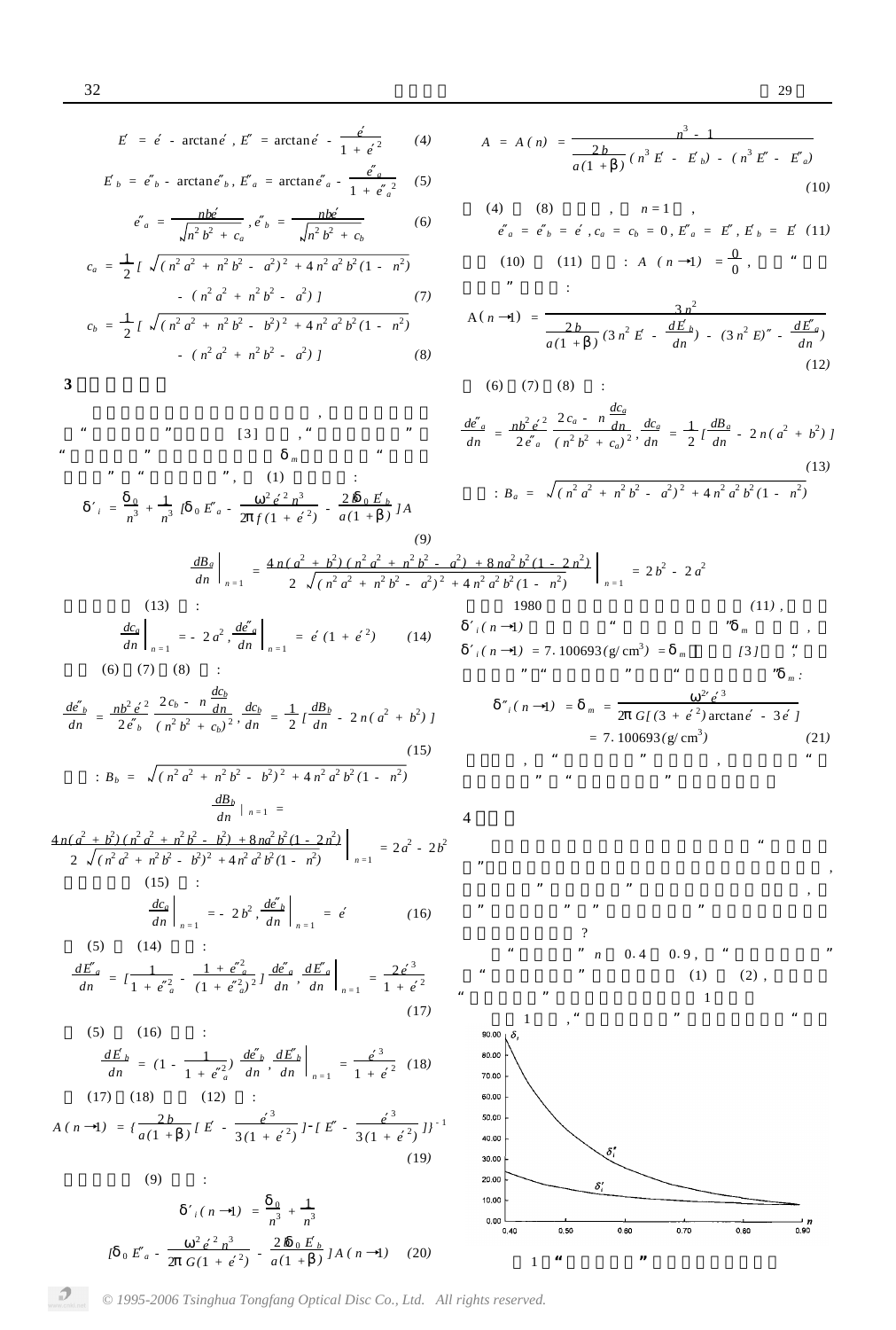| ,,                                 | ,,                                                                                          | $[3]$   |                                  |                                                 |
|------------------------------------|---------------------------------------------------------------------------------------------|---------|----------------------------------|-------------------------------------------------|
| 66                                 |                                                                                             |         | $^\circ$                         |                                                 |
| $\mathbf{1}$<br>,,                 | 66                                                                                          |         | $[J]$ .                          | , $2001$ , $30$ $(3)$ : $203-207$ .             |
|                                    |                                                                                             | $[4]$   | $\ddot{\phantom{0}}$             | $[J]$ .                                         |
| ,,                                 |                                                                                             |         |                                  | $, 1996, 16(3): 8-13.$                          |
|                                    |                                                                                             | [5]     | $\sim 100$ km s $^{-1}$<br>$, -$ | $[J]$ .                                         |
| 6371                               | 3473 (km),                                                                                  |         |                                  | , $1998$ , $27$ (4): $345-351$ .                |
| $n = 0.544872$                     |                                                                                             | [6]     |                                  |                                                 |
|                                    |                                                                                             |         | $\bullet$ .                      |                                                 |
|                                    | $_e$ 4.658 (g/cm <sup>3</sup> ),<br>$\overline{n}$                                          |         | $[J]$ .                          | $(D)$ , 2000, 30                                |
| $\it e$ ,                          | $i = 9.968$ (g/cm <sup>3</sup> )                                                            |         | $(4): 436 - 441.$                |                                                 |
| $n=0.\,544872$ ,<br>(1)            | (2)<br>$\therefore$ $i = 13.287$                                                            | [7]     | $\bullet$                        | $[J]$ .                                         |
| $i = 34.377$ (g/cm <sup>3</sup> ), | $i = 9.968$                                                                                 |         | $\left($                         | ), $2001$ , $29$ (6): $653-656$ .               |
|                                    |                                                                                             | [8]     | $\sim$                           |                                                 |
| $(g/cm^3)$                         |                                                                                             |         | $\cdot$                          |                                                 |
|                                    |                                                                                             |         | $[J]$ .                          | , $2002$ , $22$ $(2)$ :                         |
| $\pmb{\mathfrak{y}}$               | $\pmb{\mathfrak{y}}$                                                                        |         | 53-56.                           |                                                 |
|                                    |                                                                                             | [9]     | <b>GPS</b><br>$\Delta$           | $[J]$ .                                         |
|                                    |                                                                                             |         | , $2003$ , $28(3)$ .             |                                                 |
|                                    | $[5 - 8]$                                                                                   |         |                                  |                                                 |
|                                    |                                                                                             |         |                                  |                                                 |
|                                    |                                                                                             |         |                                  |                                                 |
|                                    |                                                                                             |         |                                  | $(1958 - )$ ,<br>$\ddot{\phantom{a}}$<br>$\sim$ |
|                                    |                                                                                             |         |                                  |                                                 |
| $[1]$<br><b>Contract Contract</b>  | $[\,J\,]$ .<br>$\, ,$                                                                       |         |                                  |                                                 |
| 1997, 22 (2): 223-226.             |                                                                                             |         |                                  | $^\circ$<br>$\mathcal{P}$ . $\mathcal{P}$       |
| [2]<br>$\bullet$<br>$^\circ$       | $\sim 100$ km s $^{-1}$                                                                     |         |                                  | Email: hxg @asch. whigg. ac. cn                 |
|                                    | $[J]$ .<br>, 2000, 29                                                                       |         |                                  |                                                 |
| $(2): 109-113.$                    |                                                                                             |         |                                  |                                                 |
|                                    |                                                                                             |         |                                  |                                                 |
|                                    |                                                                                             |         |                                  |                                                 |
|                                    |                                                                                             |         |                                  |                                                 |
|                                    |                                                                                             |         |                                  |                                                 |
|                                    |                                                                                             |         |                                  |                                                 |
| $30$ )<br>$\overline{ }$           |                                                                                             |         |                                  |                                                 |
| $\sqrt{2}$<br>$\bf k$              |                                                                                             | [2]     |                                  |                                                 |
| i,<br>$i - j$                      | 202                                                                                         |         | $[J]$ .                          | , 1993, 21 (1): 107                             |
| 202, 105                           | $201\,$                                                                                     | 115.    |                                  |                                                 |
| $\, ,$                             | $^\circ$                                                                                    |         |                                  |                                                 |
| $± 0.921$ mm.,                     | $202 - 201$                                                                                 | $[3]$   |                                  | $[J]$ .                                         |
| (0.900mm)                          |                                                                                             |         | 1999 (1): 9-11.                  |                                                 |
|                                    |                                                                                             | $[4]$   | $\mathcal{L}^{\text{max}}$       |                                                 |
|                                    | $^\circ$                                                                                    |         | $[J]$ .                          | $, 1993, 10(1)$ .                               |
| i,                                 |                                                                                             | [5]     | $\mathcal{L}^{\text{max}}$       |                                                 |
|                                    | , $q_{\boldsymbol{x}_{i} \boldsymbol{x}_{k}}, \, q_{\boldsymbol{y}_{i} \boldsymbol{y}_{k}}$ |         |                                  |                                                 |
| $\left( 1\right)$                  | $\boldsymbol{k}$<br>$\overline{i}$                                                          |         | $[\mathrm{J}\,]$ .               | $, 1993, 10(1)$ .                               |
| $^\circ$<br>$^\circ$               | $[1]$                                                                                       | [6]     | $\Box$                           |                                                 |
|                                    |                                                                                             | $[J]$ . |                                  | $, 1993, 2(3)$ .                                |
|                                    |                                                                                             |         |                                  |                                                 |
| $^\circ$                           |                                                                                             |         |                                  |                                                 |
|                                    |                                                                                             |         |                                  |                                                 |
| $201\,$<br>$202\,$                 |                                                                                             |         | $\ddot{\phantom{a}}$             |                                                 |
|                                    |                                                                                             |         |                                  | $(1942 - )$ ,<br>$\overline{\phantom{a}}$       |
|                                    |                                                                                             |         |                                  |                                                 |
|                                    |                                                                                             |         |                                  |                                                 |
|                                    |                                                                                             |         |                                  | $\, ,$<br>$\, ,$                                |
|                                    | $1-2cm$ ,                                                                                   |         |                                  |                                                 |
| $^\circ$                           |                                                                                             |         | $\epsilon\epsilon$<br>,,         |                                                 |
|                                    |                                                                                             |         |                                  | $(\mathop{\mathrm{GPS}})$                       |
| $[1]$                              | $[\,J\,]$ .                                                                                 |         |                                  | $80\,$                                          |

 $, 1984, 13 (3): 182-191.$